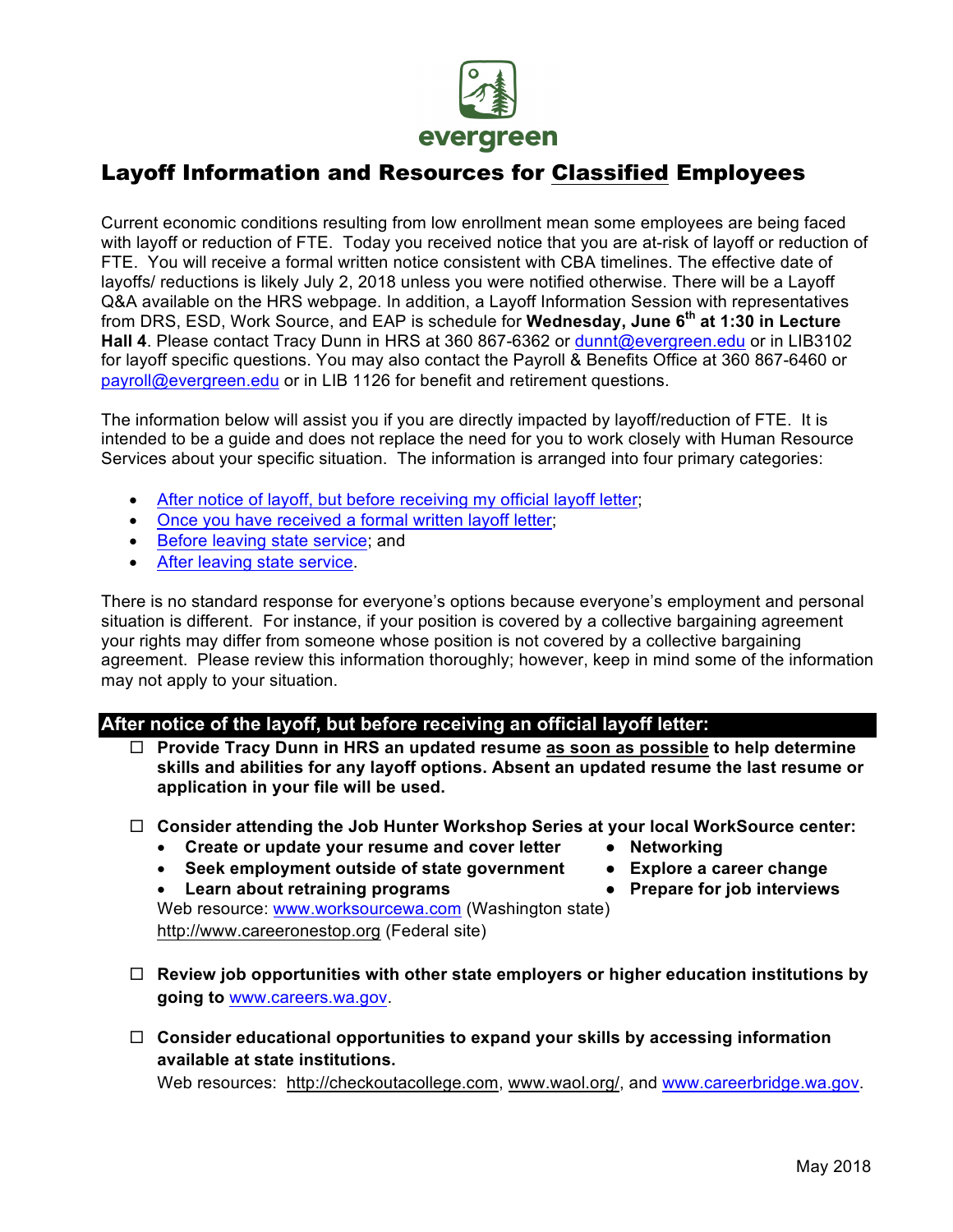- ¨ **Consider contacting the Employee Assistance Program for help developing an action plan of next steps, personal and/or professional.** Web resource: http://des.wa.gov/services/HRPayroll/eap/Pages/default.aspx Toll free: 877 313-4455
- ¨ **Visit the Washington State Department of Financial Institutions' website to review information to assist in managing credit, debt, and assessing financial resources.** Web resource: http://dfi.wa.gov/financial-education Phone: 360 902-8822. Toll free: 877 746-4334. TTY: 360 664-8126

# **Once you have received a formal written layoff notice:**

¨ **Review the options (if any have been identified) in the layoff notice and respond within the timeframe(s) outlined in the letter.** Contact: Tracy Dunn in HRS at 360 867-6362 or dunnt@evergreen.edu or in LIB3102 with questions.

*Note: While it is important to consider the financial and career impact of the options you are provided, declining an option may cause you to be ineligible for unemployment benefits. The College does not make this determination, the Employment Security Department does.*  Web resource: www.esd.wa.gov/unemployment/ Toll free: 800 318-6022 TTY: 800 365-8969

¨ **Consider getting your name on our internal layoff list(s). The classifications for which you can be on the internal layoff list(s) will be identified in your layoff notice. Don't forget to respond to this section even if you do not have or choose not to accept any identified options.** 

Contact: Tracy Dunn in HRS at 360 867-6362 or dunnt@evergreen.edu or in LIB3102 with questions.

## ¨ **Consider getting your name on the statewide layoff list(s).**

*Most general government employers use the layoff lists maintained centrally by Department of Enterprise Services. As a higher education employee, you must contact DES directly for placement on the statewide layoff list. To be considered for employment at other higher education institutions, you must apply at each individual district or college.* Web resource: http://des.wa.gov/services/HRPayroll/employees/LayoffSupport/Pages/GGTP.aspx

Phone: 360 664-1960. Toll free: 877 664-1960.

¨ **Go to the Employment Security website to view rules for unemployment benefits and find out what benefits you would receive.** 

Web resource: www.esd.wa.gov/unemployment/ Toll free: 800 318-6022 TTY: 800 365-8969

¨ **If you are a member of a union, consider contacting your union representative and reviewing your collective bargaining agreement.**  Contact: Sarah Prindle, WFSE Counsil Representative Web resource: http://www.evergreen.edu/sites/default/files/2017- 2019%20CBA%20WFSE%20Evergreen%20Final\_0.pdf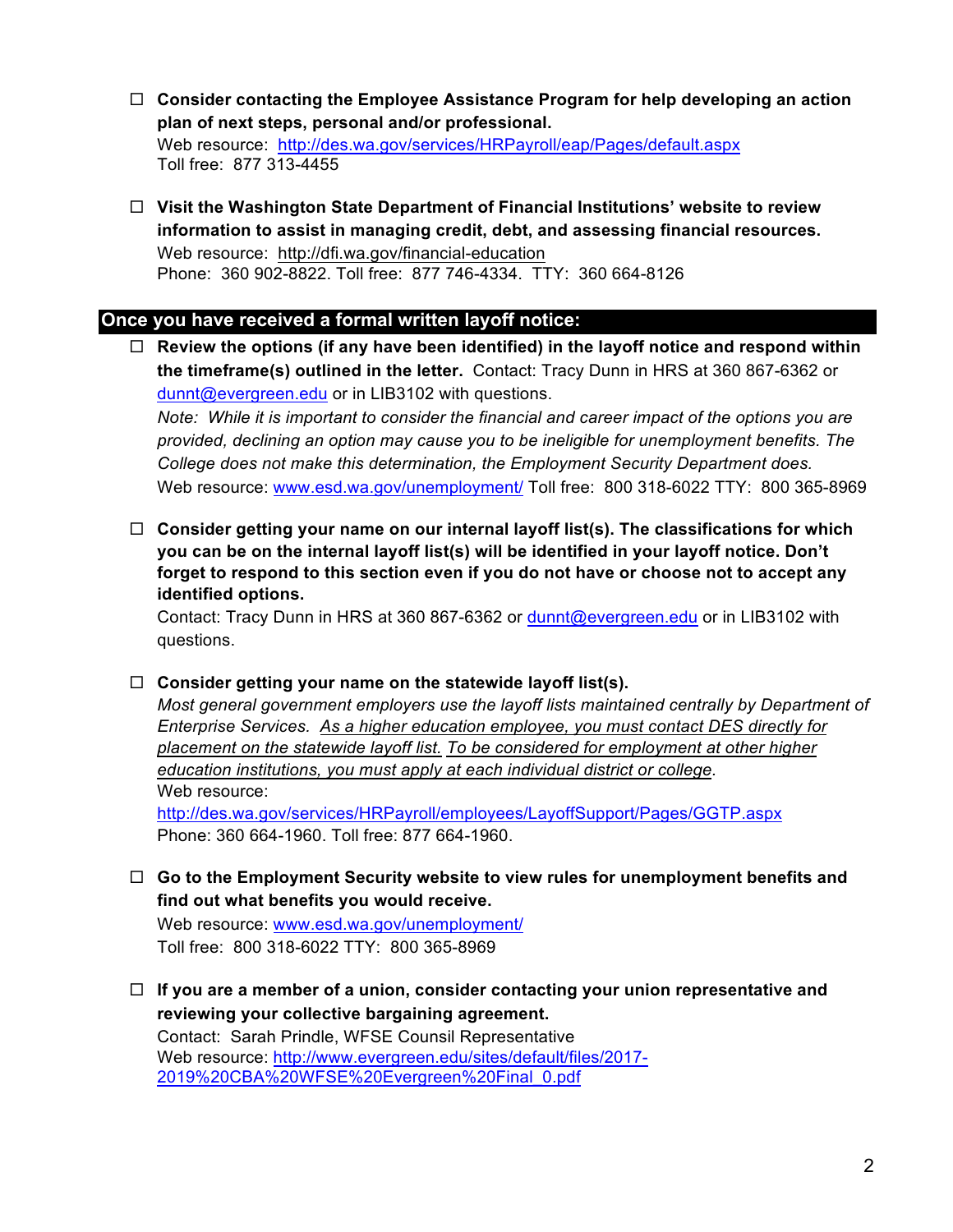# □ Consider your retirement eligibility and/or options.

**For PERS**: www.drs.wa.gov Phone: 360 664-7000. Toll free: 800 547-6657. TTY: 360 586-5450 **For TIAA-CREF:** https://www.tiaa.org/public/tcm/evergreen Toll free: 800 842-2252. *Note: If considering retiring, learn more about VEBA which may assist with medical costs. Visit the VEBA website at http://www.veba.org/*

# **Before leaving state service:**

- ¨ **Take your personal holiday and personal leave day, if you're entitled.**
- □ Schedule an appointment with HRS to:
	- **Ensure your personal information is accurate in the payroll system.**
	- **Verify leave balances and eligibility for payment of unused vacation leave.**
	- **Make sure you have a copy of your most recent earnings statement.**
	- **Obtain copies of your most recent evaluations from your personnel file.** Contact: Patricia Foshaug in HRS at 360 867-6112 or foshaugp@evergreen.edu or in LIB3102.
- $\Box$  If you are using your work e-mail address to apply for jobs, update your applicant **profile(s) with your personal e-mail address.**

#### □ Determine retirement and deferred compensation balances.

Web resource: www.drs.wa.gov Phone: 360 664-7000. Toll free: 800 547-6657. TTY: 360 586-5450

## ¨ **Determine medical/healthcare options:**

- **Learn how to continue your medical benefits** Web resource: www.hca.wa.gov Phone: 360 412-4200. Toll free: 800 200-1004. TTY: 888 923-5622 • **Explore private health care (Office of the Insurance Commissioner)** Web resource: http://www.insurance.wa.gov/find-companies-agents Toll free: 800 562-6900
- ¨ **If participating in other benefit programs, determine your options:**
	- **Flexible Spending Account (FSA) Program**
	- **Dependent Care Assistance Program (DCAP)**

Phone: 800 669-3539. E-mail: customerservice@flex-plan.com Or the Payroll & Benefits Office at 360 867-6460 or payroll@evergreen.edu or in LIB1126

- □ Organize and obtain your workplace job references. Contact: Your supervisors and managers.
- ¨ **Explore a career change.** Web resource: http://www.careerinfonet.org/